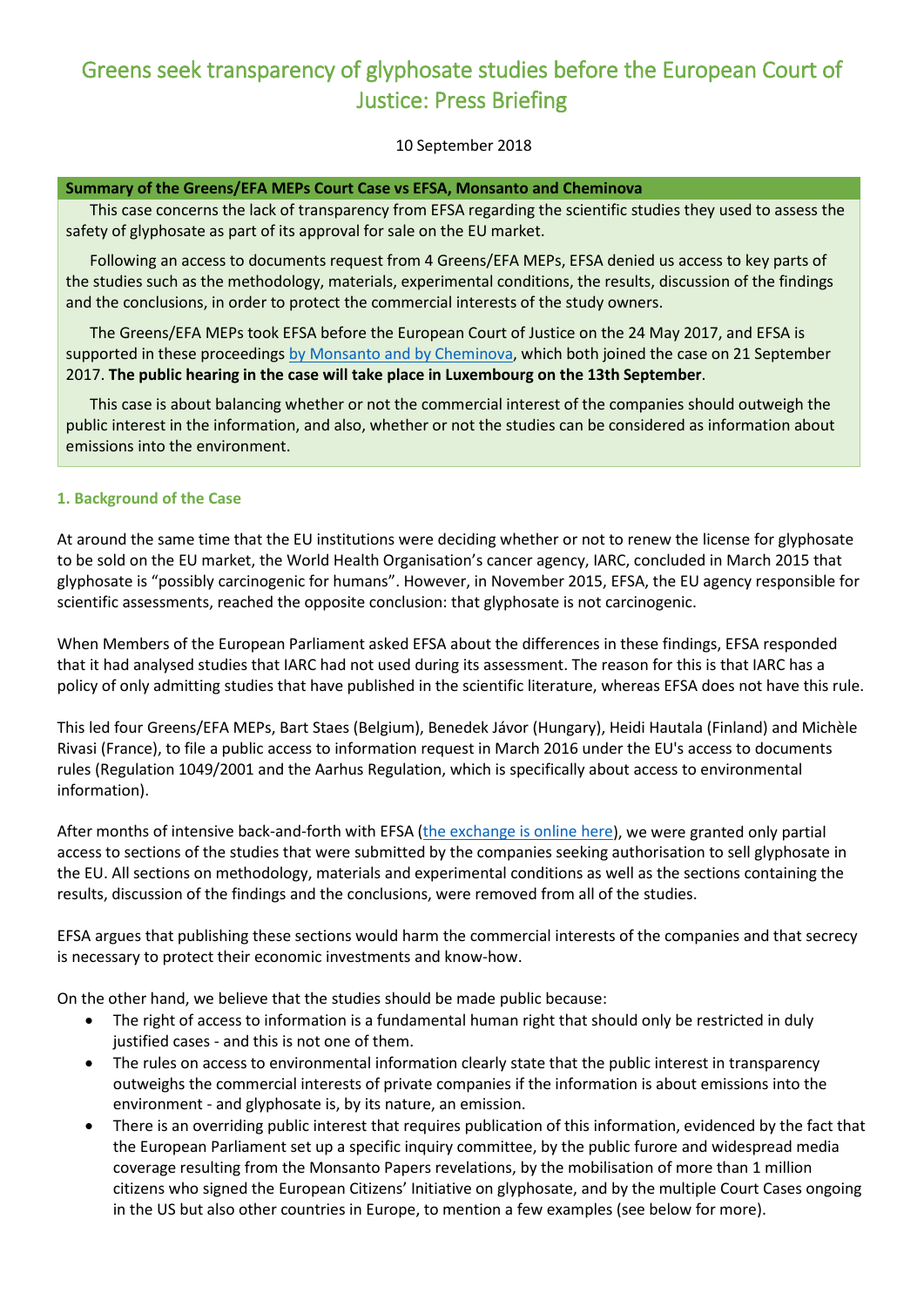#### **2. What are the main arguments in the Court Case?**

The Court Case concerns 12 studies in which glyphosate was tested on mice and rats, because these are the studies that are most important for assessing the carcinogenic potential of glyphosate and we did not want to overburden the Court. The key points of contention are as follows:

#### **A. Should studies on glyphosate be considered information on emissions into the environment?**

If the European Court of Justice decides that they are about emissions into the environment, then the legislation (Aarhus regulation on access to environmental information) is very clear on this point: Even if the commercial interests of a company could be harmed, information related to emissions into the environment must be released.

In this case, EFSA argues that the scientific studies used to assess glyphosate **are not about "actual or foreseeable" emissions into the environment**, because the studies are carried out on mice in labs at high doses and so the conditions of exposure used in the lab tests are not comparable to the exposure of humans and the environment in practice.

We argue that these scientific studies are **specifically conducted in order to assess the impact of glyphosate** on human health and they are crucial for deciding whether or not this emission should be authorised, so it is clearly linked to foreseeable emissions. Going beyond that, **glyphosate is an emission by definition**, which is currently being sprayed on plants all across Europe and the world. Finally, the concept of environmental information also covers information about the effects of emissions as well as information that **allows the public to check** whether or not the assessment of those effects has been carried out properly.

## **B. Would the Commercial Interest of the Companies be severely damaged by publication?**

According to EFSA, the main reason that key parts of the studies are not disclosed is because of the need to protect the **commercial interests of the study owners**. They argue that if the information were to be released, it would undermine their economic investments and know-how, and it could be used by competitors to apply for approvals.

We argue that EFSA never provided reasoning to demonstrate that there would be a harm or even a risk of harm to the commercial interests of the companies, and that they **did not substantiate the existence** of any specific legitimate economic interests. Glyphosate has been on the market for years now, it is already commercialised almost all over the world, and its patent has expired anyway.

# **C. Is there an Overriding Public Interest in the information anyway?**

Under the access to documents regulation (1049/2001), there is a "public interest test" which stipulates that, even if publication could undermine the protection of commercial interests, the information should still be published if there is an overriding public interest in it.

EFSA argues that it has already stuck the correct balance between the protection of commercial interest and the public interest in transparency in this case, by claiming that the information they have already published is enough to allow for independent scientific scrutiny.

However, [this is not the case: Toxicology experts](http://extranet.greens-efa-service.eu/public/media/file/1/5195) have been working with us to review the documentation, and without full access to information about the materials and methods, or the results, discussion and conclusions sections, they **cannot verify the information** found in the tables and annexes to make sure it is actually the outcome of a sound scientific process. Nor can scientists properly replicate the findings.

In addition, the "raw data" received from EFSA still needs to be manually re-entered in order to scan and test the results. When [Christopher Portier did this,](http://extranet.greens-efa-service.eu/public/media/file/1/5195) he discovered **at least 8 cases of statistically significant tumour increases** in the data received, and, in a letter to Juncker dated 29 May 2018, he wrote that "These omissions make it impossible for outside scientists to judge the quality of the studies, the rigor of the methods used to analyze the data, or to determine if there are legitimate reasons in these discussions why the tumors identified ... were excluded".